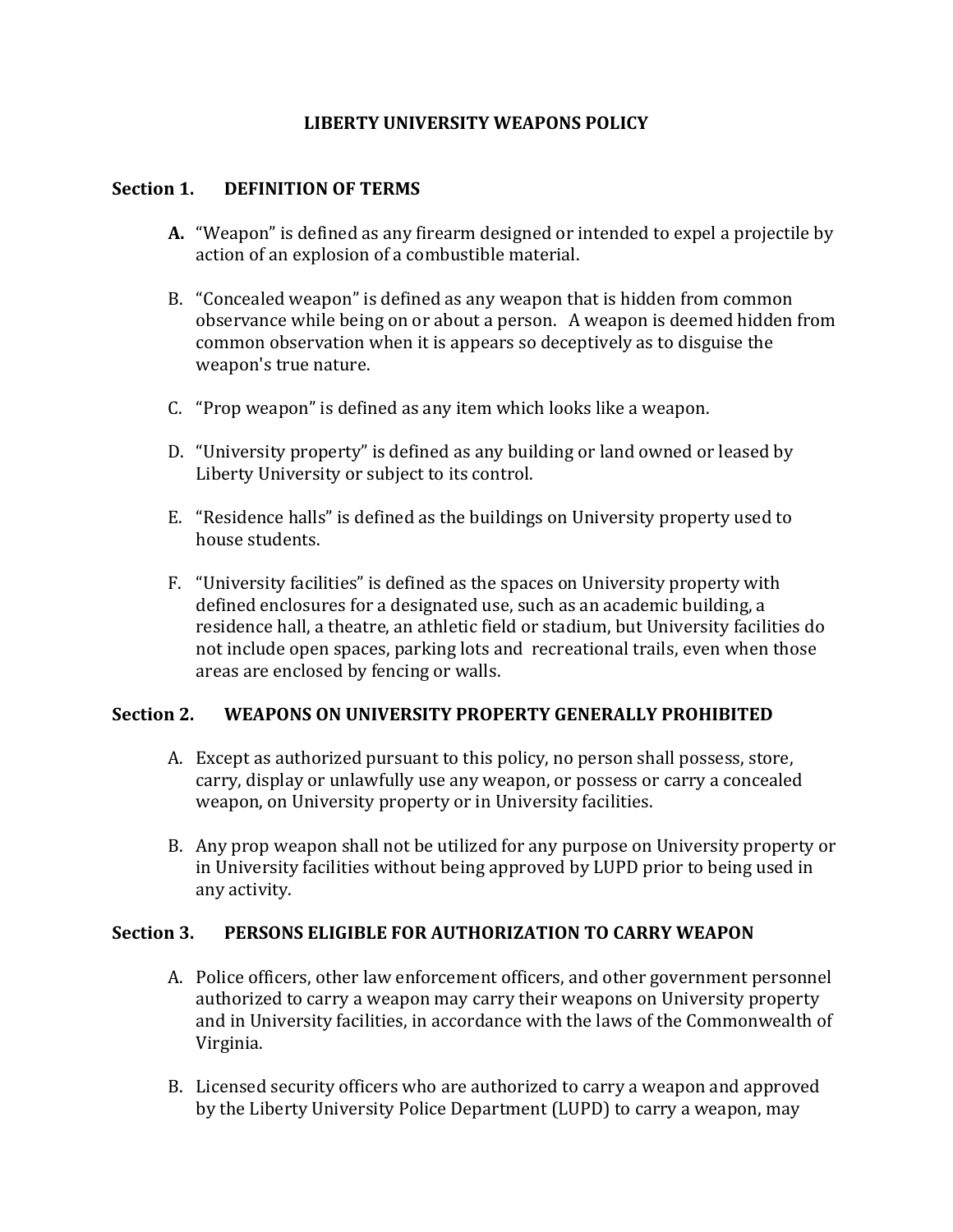carry their weapons on University property and in University facilities, in accordance with the laws of the Commonwealth of Virginia.

- C. Faculty and staff of Liberty University, including student employees, who hold a valid concealed weapons permit recognized by the Commonwealth of Virginia, and who are approved by LUPD to carry a concealed weapon, may possess and carry such concealed weapon on University property and in University facilities, and may store the approved weapon in a secured container or compartment in their vehicle or office while on University property. Faculty and staff members, such as Resident Directors, who live in residence hall apartments may store their approved weapons within a secured container in their dwelling unit but weapons may not otherwise be stored in residence halls. The approved weapon shall never be openly carried except while necessary for its lawful use.
- D. Students of Liberty University who are not also employees of Liberty University, who hold a valid concealed weapons permit recognized by the Commonwealth of Virginia, and who are approved by LUPD to carry a concealed weapon, may possess and carry such concealed weapon on University property and all University facilities except residence halls, and may store the approved weapon in a secured container or compartment in their vehicle while on University property. Except as permitted in Section 3 C, no weapons may be stored in residence halls. The approved weapon shall never be openly carried except while necessary for its lawful use.
- E. Visitors to Liberty University who are not faculty, staff or students of Liberty University, and who hold a valid concealed weapons permit recognized by the Commonwealth of Virginia, may possess and carry such concealed weapon on University property and in University facilities, and may store the approved weapon in a secured container or compartment in their vehicle while on University property. The approved weapon shall never be openly carried except while necessary for its lawful use.

## **Section 4. PERSONS PROHIBITED FROM AUTHORIZATION TO CARRY WEAPON**

- **A.** LUPD shall revoke approval and not approve or permit any person to possess, store, or carry a weapon or concealed weapon on University property who:
	- (1) does not comply with this policy;
	- (2)is on probation for violation of any academic or honor code, or of the Liberty Way, or Liberty University Student Honor Code;
	- (3) has been arrested for or charged with any assault, battery, stalking, crime of violence, or a felony, and has such case pending;
	- (4) has been convicted of assault, battery, stalking, any crime of violence, or a felony;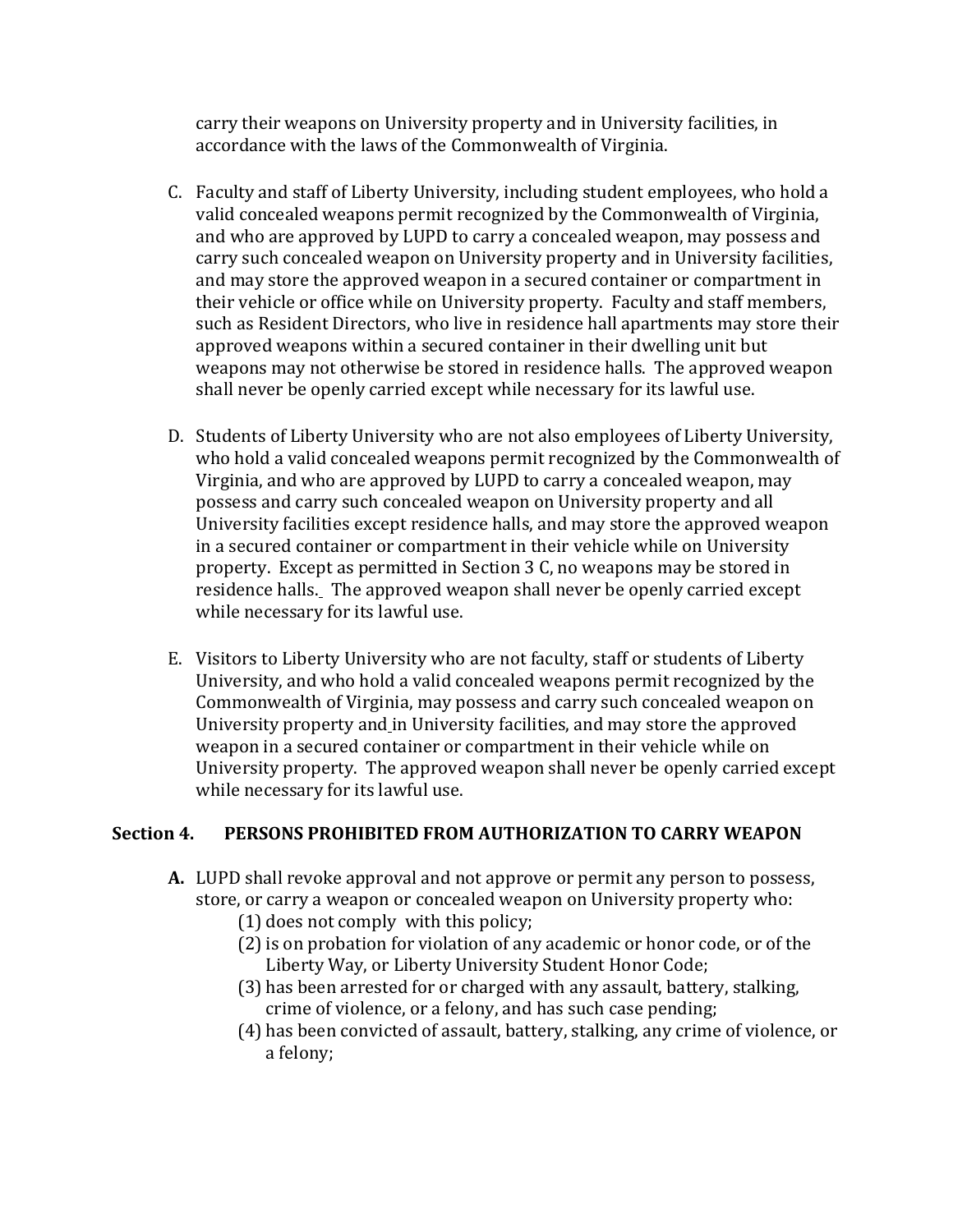- (5)is restricted or restrained from contacting or communicating with another person pursuant to a no-contact directive or restraining order from the University or from any court or agency; or
- (6) is disapproved by Liberty University or LUPD for any other reason.

# **B. Written Requests Regarding Another's Carry Privilege**:

- (1) Any Liberty University student, faculty or staff may submit a written request to LUPD requesting that LUPD not approve or permit another person to carry a concealed weapon on University property.
- (2) For good cause, LUPD shall deny approval of such person to carry a concealed weapon on University property, or shall restrict or revoke prior approval to carry a concealed weapon on University property.
- (3)In such cases, final determination of whether to approve, restrict or revoke a person's privilege to carry a concealed weapon on University property shall be made by LUPD.

# **Section 5. PROCEDURE TO APPROVE PERSONS TO CARRY WEAPON**

- A. To obtain permission to possess, store, or carry a concealed weapon pursuant to this policy, a person must submit a complete application to LUPD to carry a concealed weapon on University property and be approved prior to bringing a weapon upon University property.
- B. To complete the application, the person must:
	- (1) contact LUPD by phone, email, or in person at the LUPD office (contact information as follows: (434) 592-7641, LUPD@liberty.edu, 1971 University Blvd, Green Hall, Terrace Level Suite 700) to request an application, which shall be delivered by LUPD as soon as practicable;
	- (2) provide LUPD with a copy of the person's valid concealed weapons permit that is recognized by the Commonwealth of Virginia;
	- (3) provide the person's name, date of birth, current residential address, phone, email and, if applicable, proof of current faculty, staff or student status; and
	- (4) provide the make, model and caliber of the concealed weapon the person desires to carry, its serial number, if any, and any other distinguishing information about the concealed weapon that will enable LUPD to its match it to the applicant.
- C. Within 15 business days of submitting a complete application, LUPD shall provide the person with a written response indicating whether the person is authorized to carry a concealed weapon or not, and if not, stating the reason(s) for denial. LUPD's authorization to carry a concealed weapon may not extend beyond the expiration date of the applicant's concealed weapons permit.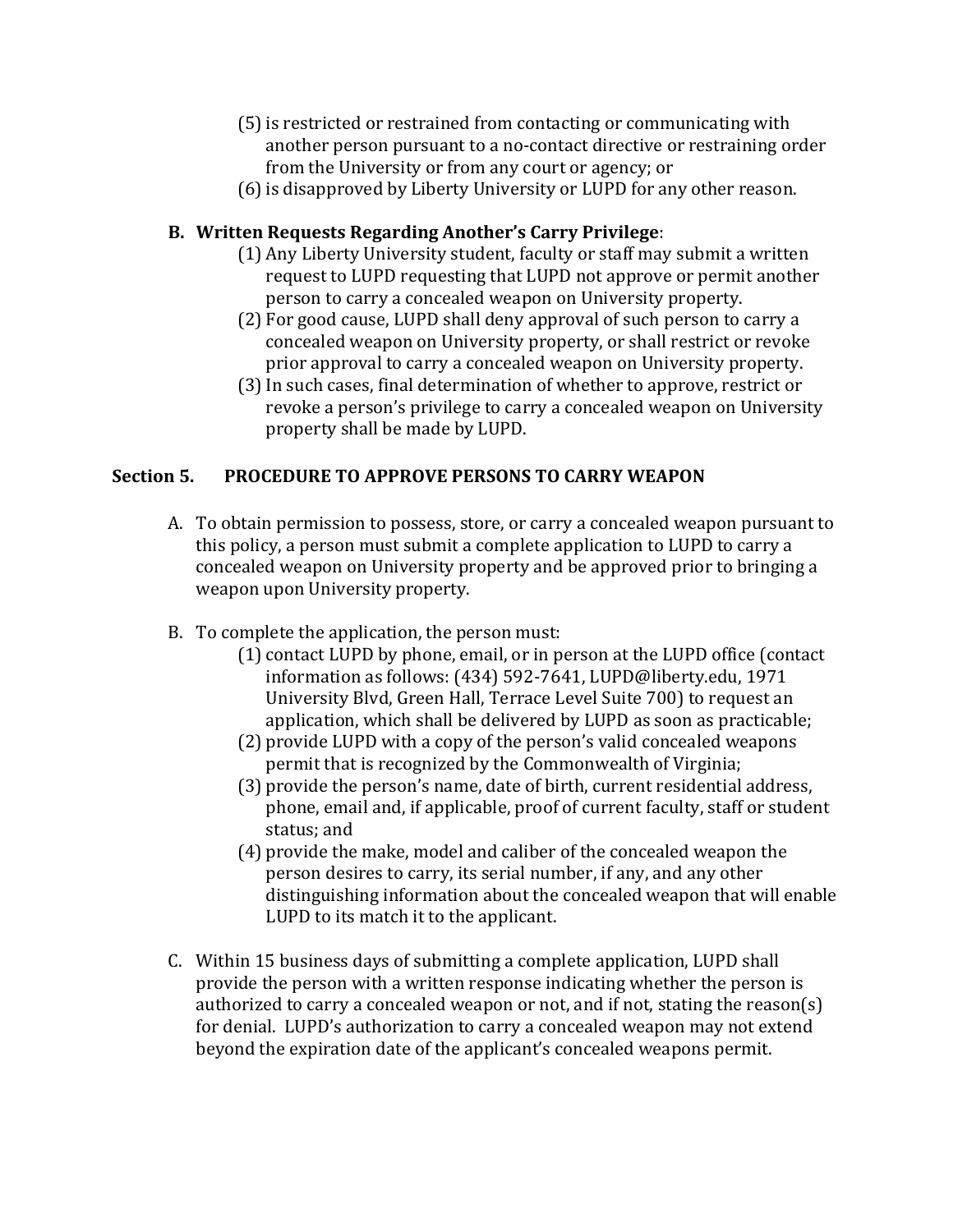- D. LUPD shall keep its records regarding applications and approvals of weapons permits confidential from all third parties, except Liberty University officials and as required by law or court order.
- E. Each person authorized by LUPD to carry a weapon under this policy shall, while on University property and in possession of a weapon, keep a copy of LUPD's written response authorizing them to carry their weapon, and shall produce such written authorization immediately upon demand by any law enforcement officer or other Liberty University official.
- F. LUPD shall post on its website this weapons policy in its entirety.

## **Section 6. PENALTY FOR VIOLATION OF WEAPONS POLICY**

Any person found to violate a provision of Sections 2, 3, 4 or 5 of this policy will be subject to all appropriate penalties under University policy and applicable law. Liberty University students who violate the above provisions of this policy may be subject to 30 misconduct points (and also a \$500.00 fine, 30 hours Disciplinary Community Service, & possible Administrative Withdrawal), or to such other penalties as may be prescribed in the Liberty University Student Honor Code for such misconduct.

## **Section 7. STORAGE OF WEAPONS WITH LUPD**

- A. Any Liberty University faculty, staff, or student who desires to store a weapon(s) with LUPD may, upon approval by LUPD, bring the weapon(s), unloaded, onto University property for storage with LUPD, using the procedure below.
- B. To be approved by LUPD for weapon storage, each person who desires to store a weapon with LUPD shall complete an application with LUPD indicating:
	- $(1)$  the person's name, date of birth, current residential address (including dorm and room number, if applicable), phone, email and proof of current faculty, staff or student status;
	- (2) the make and model of any weapon, its serial number, if any, and the caliber of any firearm or air gun, and any other distinguishing information about the weapon that will enable LUPD to positively match the weapon to the applicant; and
	- (3) the amount and caliber of any ammunition or projectiles.
- C. For good cause, LUPD may not approve a storage application and shall inform the applicant of the decision and the reason(s) for it.
- D. Upon approval of a storage application, LUPD shall:
	- (1) authorize the applicant to bring the approved weapon(s) in a vehicle to the LUPD office, and